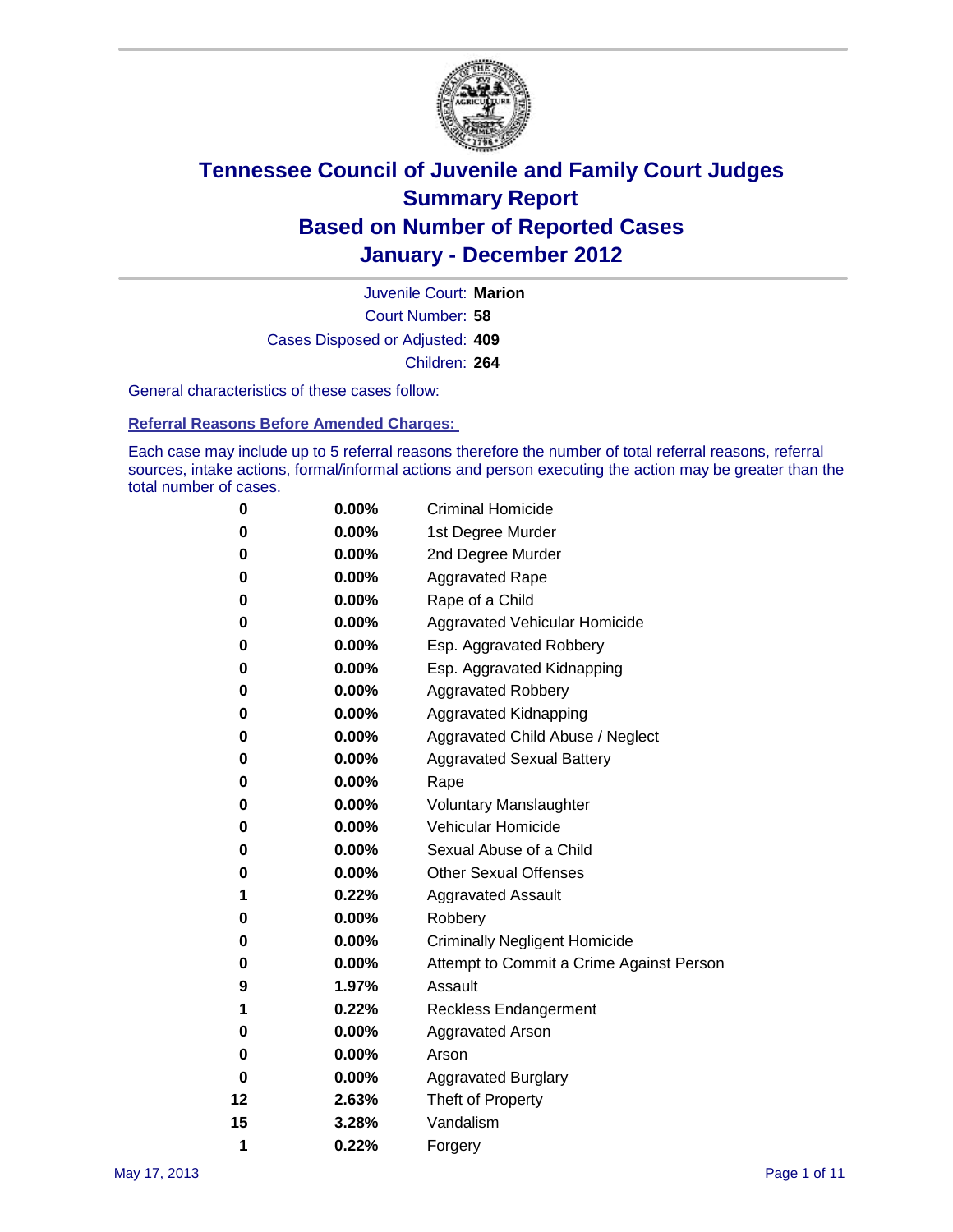

Court Number: **58** Juvenile Court: **Marion** Cases Disposed or Adjusted: **409** Children: **264**

#### **Referral Reasons Before Amended Charges:**

Each case may include up to 5 referral reasons therefore the number of total referral reasons, referral sources, intake actions, formal/informal actions and person executing the action may be greater than the total number of cases.

| 0  | 0.00% | <b>Worthless Checks</b>                                     |
|----|-------|-------------------------------------------------------------|
| 1  | 0.22% | Illegal Possession / Fraudulent Use of Credit / Debit Cards |
| 3  | 0.66% | <b>Burglary</b>                                             |
| 1  | 0.22% | Unauthorized Use of a Vehicle                               |
| 0  | 0.00% | <b>Cruelty to Animals</b>                                   |
| 0  | 0.00% | Sale of Controlled Substances                               |
| 2  | 0.44% | <b>Other Drug Offenses</b>                                  |
| 13 | 2.84% | Possession of Controlled Substances                         |
| 0  | 0.00% | <b>Criminal Attempt</b>                                     |
| 0  | 0.00% | Carrying Weapons on School Property                         |
| 0  | 0.00% | Unlawful Carrying / Possession of a Weapon                  |
| 6  | 1.31% | <b>Evading Arrest</b>                                       |
| 0  | 0.00% | Escape                                                      |
| 1  | 0.22% | Driving Under Influence (DUI)                               |
| 29 | 6.35% | Possession / Consumption of Alcohol                         |
| 1  | 0.22% | Resisting Stop, Frisk, Halt, Arrest or Search               |
| 3  | 0.66% | <b>Aggravated Criminal Trespass</b>                         |
| 2  | 0.44% | Harassment                                                  |
| 0  | 0.00% | Failure to Appear                                           |
| 2  | 0.44% | Filing a False Police Report                                |
| 0  | 0.00% | Criminal Impersonation                                      |
| 8  | 1.75% | <b>Disorderly Conduct</b>                                   |
| 2  | 0.44% | <b>Criminal Trespass</b>                                    |
| 4  | 0.88% | Public Intoxication                                         |
| 0  | 0.00% | Gambling                                                    |
| 26 | 5.69% | Traffic                                                     |
| 1  | 0.22% | <b>Local Ordinances</b>                                     |
| 2  | 0.44% | Violation of Wildlife Regulations                           |
| 0  | 0.00% | Contempt of Court                                           |
| 16 | 3.50% | Violation of Probation                                      |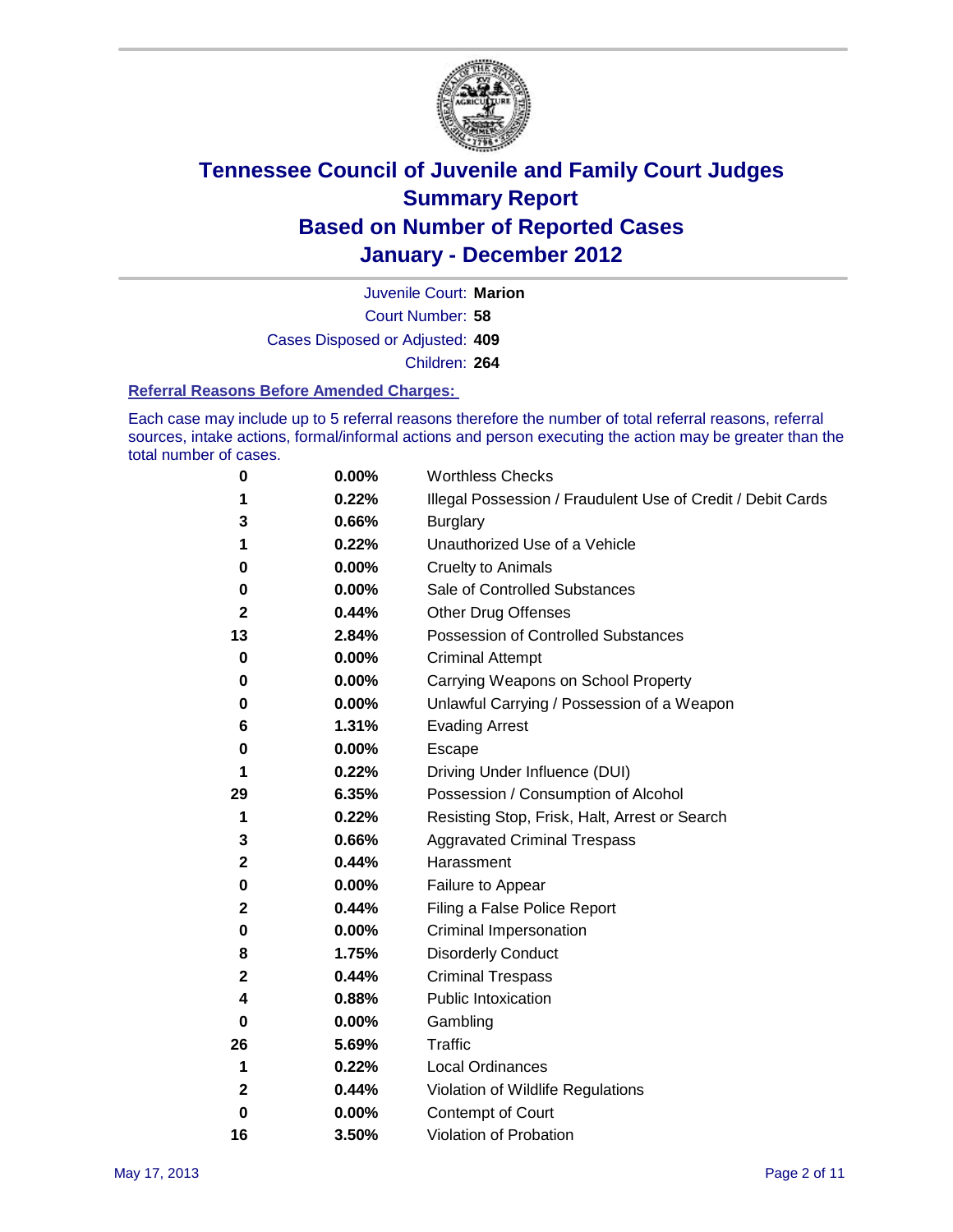

Court Number: **58** Juvenile Court: **Marion** Cases Disposed or Adjusted: **409** Children: **264**

#### **Referral Reasons Before Amended Charges:**

Each case may include up to 5 referral reasons therefore the number of total referral reasons, referral sources, intake actions, formal/informal actions and person executing the action may be greater than the total number of cases.

| 0            | 0.00%    | Violation of Aftercare                 |
|--------------|----------|----------------------------------------|
| 23           | 5.03%    | Unruly Behavior                        |
| 65           | 14.22%   | Truancy                                |
| 6            | 1.31%    | In-State Runaway                       |
| $\mathbf{2}$ | 0.44%    | Out-of-State Runaway                   |
| 8            | 1.75%    | Possession of Tobacco Products         |
| 0            | 0.00%    | Violation of a Valid Court Order       |
| $\mathbf 2$  | 0.44%    | Violation of Curfew                    |
| 0            | 0.00%    | Sexually Abused Child                  |
| 0            | 0.00%    | <b>Physically Abused Child</b>         |
| 33           | 7.22%    | Dependency / Neglect                   |
| 0            | 0.00%    | <b>Termination of Parental Rights</b>  |
| 0            | 0.00%    | <b>Violation of Pretrial Diversion</b> |
| 0            | 0.00%    | Violation of Informal Adjustment       |
| 7            | 1.53%    | <b>Judicial Review</b>                 |
| 80           | 17.51%   | <b>Administrative Review</b>           |
| $\bf{0}$     | $0.00\%$ | <b>Foster Care Review</b>              |
| 59           | 12.91%   | Custody                                |
| 1            | 0.22%    | Visitation                             |
| 0            | 0.00%    | Paternity / Legitimation               |
| 0            | 0.00%    | <b>Child Support</b>                   |
| 0            | 0.00%    | <b>Request for Medical Treatment</b>   |
| 0            | 0.00%    | <b>Consent to Marry</b>                |
| 9            | 1.97%    | Other                                  |
| 457          | 100.00%  | <b>Total Referrals</b>                 |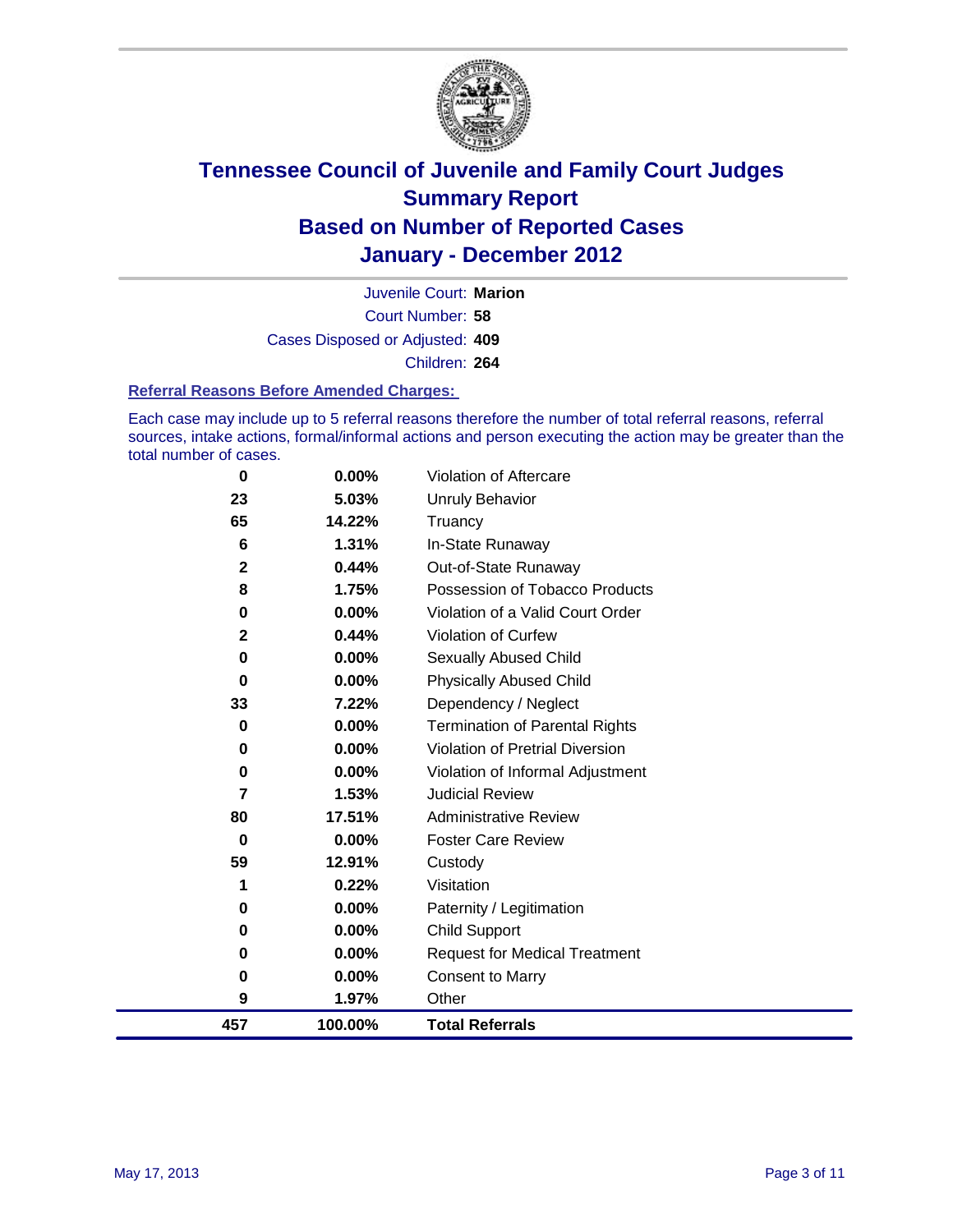

|                                 |          | Juvenile Court: Marion            |  |  |
|---------------------------------|----------|-----------------------------------|--|--|
| Court Number: 58                |          |                                   |  |  |
| Cases Disposed or Adjusted: 409 |          |                                   |  |  |
|                                 |          | Children: 264                     |  |  |
| <b>Referral Sources: 1</b>      |          |                                   |  |  |
| 146                             | 31.95%   | Law Enforcement                   |  |  |
| 51                              | 11.16%   | Parents                           |  |  |
| 36                              | 7.88%    | <b>Relatives</b>                  |  |  |
| $\mathbf{2}$                    | 0.44%    | Self                              |  |  |
| 90                              | 19.69%   | School                            |  |  |
| $\bf{0}$                        | $0.00\%$ | <b>CSA</b>                        |  |  |
| 94                              | 20.57%   | <b>DCS</b>                        |  |  |
| $\mathbf{2}$                    | 0.44%    | <b>Other State Department</b>     |  |  |
| 1                               | 0.22%    | <b>District Attorney's Office</b> |  |  |
| 11                              | 2.41%    | <b>Court Staff</b>                |  |  |
| 3                               | 0.66%    | Social Agency                     |  |  |
| $\bf{0}$                        | 0.00%    | <b>Other Court</b>                |  |  |
| 17                              | 3.72%    | Victim                            |  |  |
| 0                               | 0.00%    | Child & Parent                    |  |  |
| 0                               | 0.00%    | Hospital                          |  |  |
| 1                               | 0.22%    | Unknown                           |  |  |
| 3                               | 0.66%    | Other                             |  |  |
| 457                             | 100.00%  | <b>Total Referral Sources</b>     |  |  |

### **Age of Child at Referral: 2**

| 0  | $0.00\%$ | <b>Unknown</b>     |  |
|----|----------|--------------------|--|
|    |          |                    |  |
| 0  | 0.00%    | Ages 19 and Over   |  |
| 46 | 17.42%   | Ages 17 through 18 |  |
| 97 | 36.74%   | Ages 15 through 16 |  |
| 35 | 13.26%   | Ages 13 through 14 |  |
| 20 | 7.58%    | Ages 11 through 12 |  |
| 66 | 25.00%   | Ages 10 and Under  |  |
|    |          |                    |  |

<sup>1</sup> If different than number of Referral Reasons (457), verify accuracy of your court's data.

<sup>2</sup> One child could be counted in multiple categories, verify accuracy of your court's data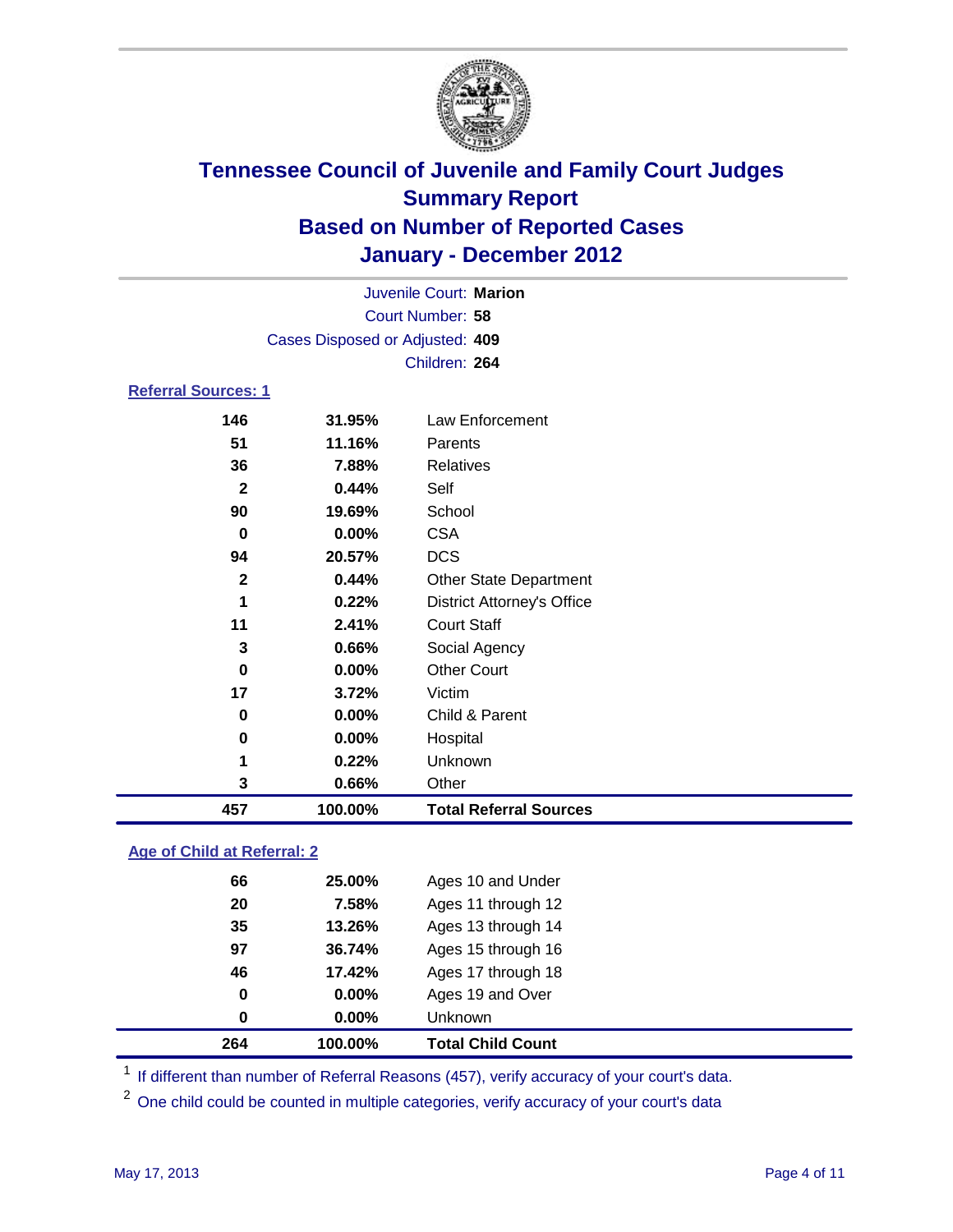

| Juvenile Court: Marion                  |                                 |                          |  |  |
|-----------------------------------------|---------------------------------|--------------------------|--|--|
| Court Number: 58                        |                                 |                          |  |  |
|                                         | Cases Disposed or Adjusted: 409 |                          |  |  |
|                                         |                                 | Children: 264            |  |  |
| Sex of Child: 1                         |                                 |                          |  |  |
| 152                                     | 57.58%                          | Male                     |  |  |
| 111                                     | 42.05%                          | Female                   |  |  |
| 1                                       | 0.38%                           | Unknown                  |  |  |
| 264                                     | 100.00%                         | <b>Total Child Count</b> |  |  |
| Race of Child: 1                        |                                 |                          |  |  |
| 240                                     | 90.91%                          | White                    |  |  |
| 16                                      | 6.06%                           | African American         |  |  |
| $\mathbf 0$                             | 0.00%                           | Native American          |  |  |
| 1                                       | 0.38%                           | Asian                    |  |  |
| 5                                       | 1.89%                           | Mixed                    |  |  |
| $\overline{\mathbf{2}}$                 | 0.76%                           | Unknown                  |  |  |
| 264                                     | 100.00%                         | <b>Total Child Count</b> |  |  |
| <b>Hispanic Origin: 1</b>               |                                 |                          |  |  |
| 10                                      | 3.79%                           | Yes                      |  |  |
| 246                                     | 93.18%                          | No                       |  |  |
| 8                                       | 3.03%                           | Unknown                  |  |  |
| 264                                     | 100.00%                         | <b>Total Child Count</b> |  |  |
| <b>School Enrollment of Children: 1</b> |                                 |                          |  |  |
| 201                                     | 76.14%                          | Yes                      |  |  |
| 44                                      | 16.67%                          | <b>No</b>                |  |  |
| 19                                      | 7.20%                           | Unknown                  |  |  |
| 264                                     | 100.00%                         | <b>Total Child Count</b> |  |  |

One child could be counted in multiple categories, verify accuracy of your court's data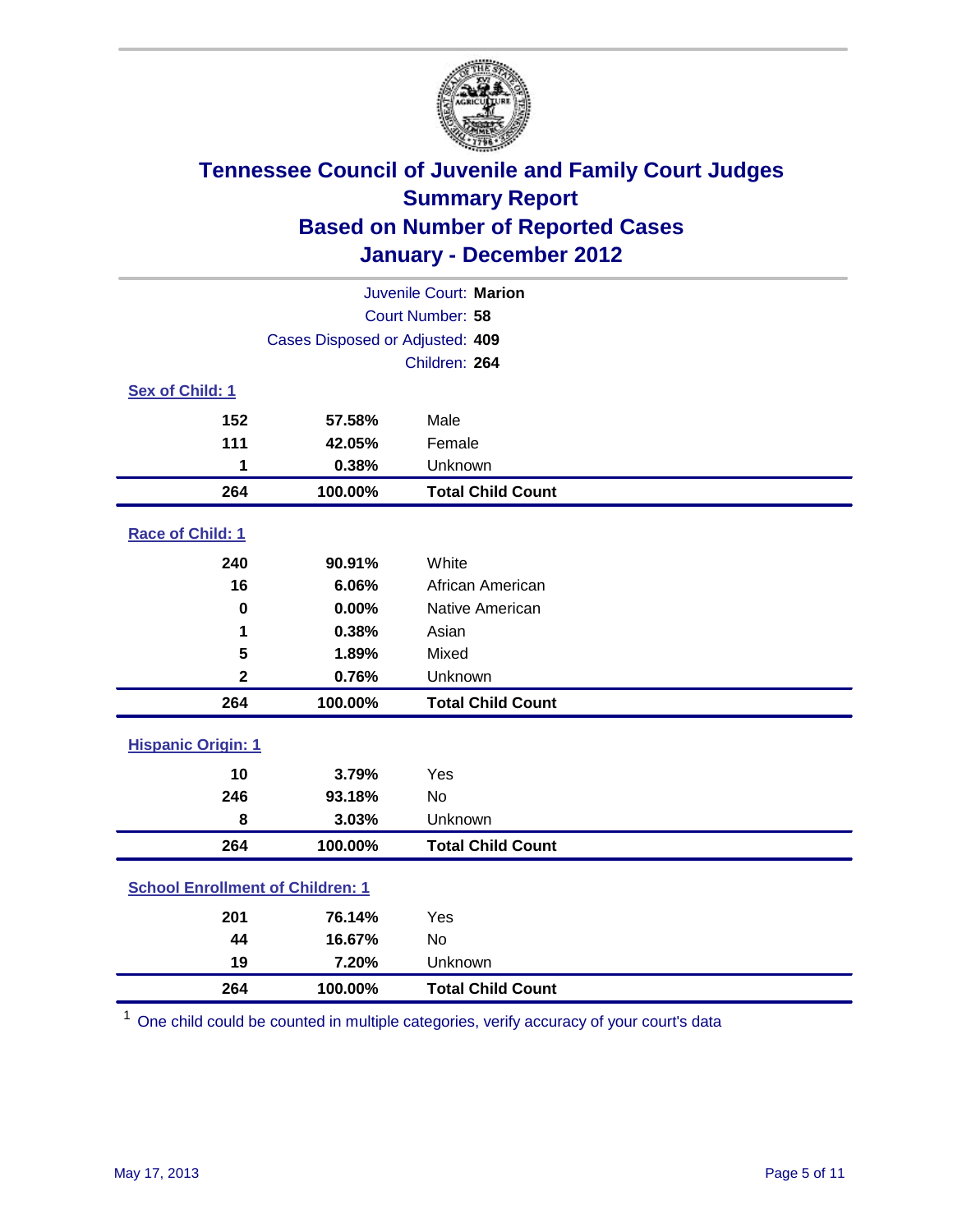

Court Number: **58** Juvenile Court: **Marion** Cases Disposed or Adjusted: **409** Children: **264**

#### **Living Arrangement of Child at Time of Referral: 1**

| 264 | 100.00%  | <b>Total Child Count</b>     |
|-----|----------|------------------------------|
| 0   | $0.00\%$ | Other                        |
| 21  | 7.95%    | <b>Unknown</b>               |
| 0   | $0.00\%$ | Independent                  |
| 0   | $0.00\%$ | In an Institution            |
| 0   | $0.00\%$ | In a Residential Center      |
| 0   | $0.00\%$ | In a Group Home              |
| 26  | 9.85%    | With Foster Family           |
| 2   | 0.76%    | With Adoptive Parents        |
| 48  | 18.18%   | <b>With Relatives</b>        |
| 19  | 7.20%    | With Father                  |
| 89  | 33.71%   | With Mother                  |
| 6   | 2.27%    | With Mother and Stepfather   |
| 8   | 3.03%    | With Father and Stepmother   |
| 45  | 17.05%   | With Both Biological Parents |
|     |          |                              |

#### **Type of Detention: 2**

| 409              | 100.00%  | <b>Total Detention Count</b> |  |
|------------------|----------|------------------------------|--|
| $\boldsymbol{0}$ | 0.00%    | Other                        |  |
| 355              | 86.80%   | Does Not Apply               |  |
| $\mathbf{2}$     | 0.49%    | Unknown                      |  |
| 0                | $0.00\%$ | Psychiatric Hospital         |  |
| 0                | 0.00%    | Jail - No Separation         |  |
| 0                | $0.00\%$ | Jail - Partial Separation    |  |
| 0                | $0.00\%$ | Jail - Complete Separation   |  |
| 12               | 2.93%    | Juvenile Detention Facility  |  |
| 40               | 9.78%    | Non-Secure Placement         |  |
|                  |          |                              |  |

<sup>1</sup> One child could be counted in multiple categories, verify accuracy of your court's data

<sup>2</sup> If different than number of Cases (409) verify accuracy of your court's data.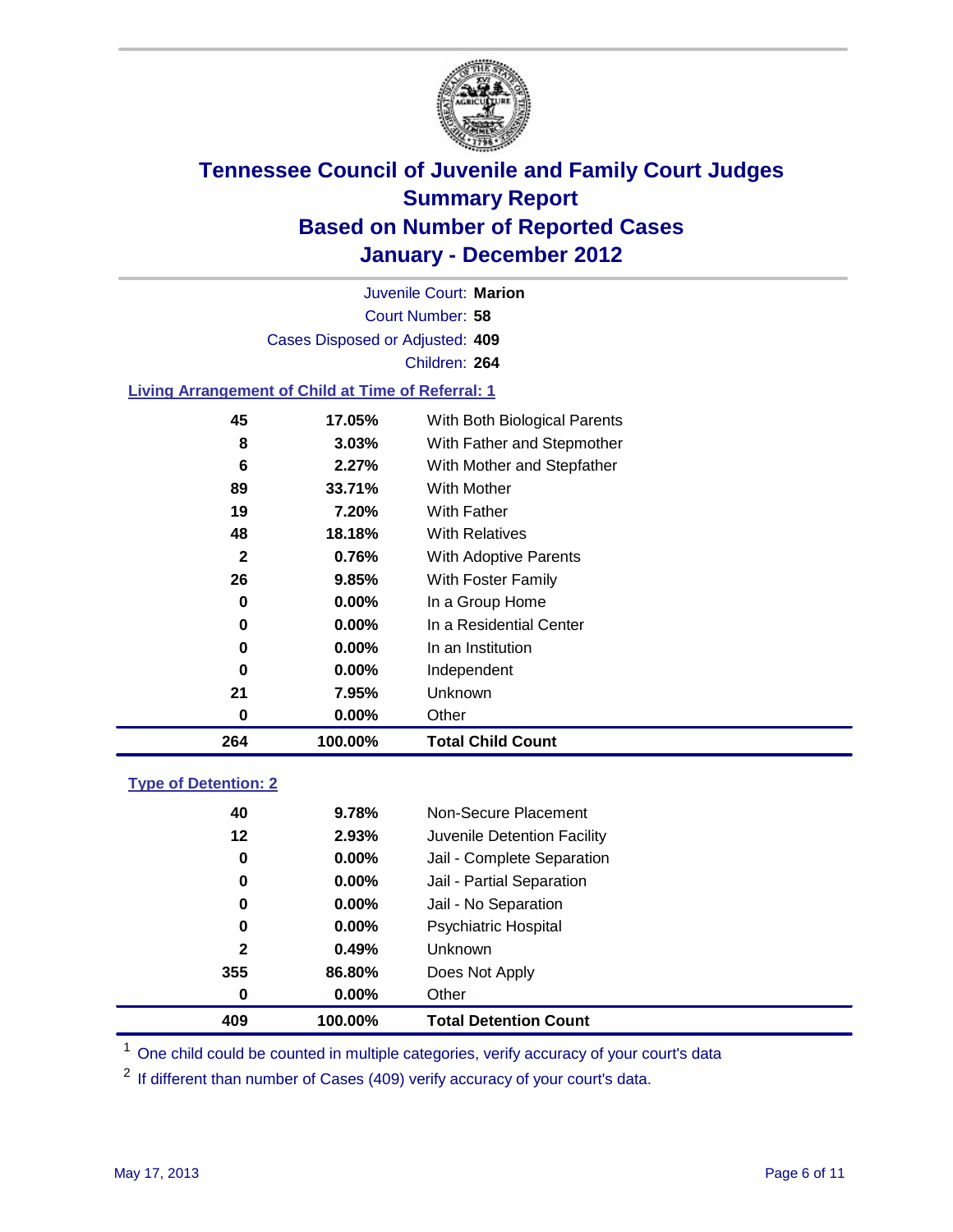

|                                                    |         | Juvenile Court: Marion               |  |  |
|----------------------------------------------------|---------|--------------------------------------|--|--|
| Court Number: 58                                   |         |                                      |  |  |
| Cases Disposed or Adjusted: 409                    |         |                                      |  |  |
|                                                    |         | Children: 264                        |  |  |
| <b>Placement After Secure Detention Hearing: 1</b> |         |                                      |  |  |
| 34                                                 | 8.31%   | Returned to Prior Living Arrangement |  |  |
| 11                                                 | 2.69%   | Juvenile Detention Facility          |  |  |
| $\bf{0}$                                           | 0.00%   | Jail                                 |  |  |
| $\bf{0}$                                           | 0.00%   | Shelter / Group Home                 |  |  |
| 1                                                  | 0.24%   | <b>Foster Family Home</b>            |  |  |
| 4                                                  | 0.98%   | Psychiatric Hospital                 |  |  |
| 0                                                  | 0.00%   | Unknown                              |  |  |
| 357                                                | 87.29%  | Does Not Apply                       |  |  |
| $\mathbf{2}$                                       | 0.49%   | Other                                |  |  |
| 409                                                | 100.00% | <b>Total Placement Count</b>         |  |  |
|                                                    |         |                                      |  |  |
| <b>Intake Actions: 2</b>                           |         |                                      |  |  |
| 381                                                | 83.37%  | <b>Petition Filed</b>                |  |  |
| 22                                                 | 4.81%   | <b>Motion Filed</b>                  |  |  |
| 43                                                 | 9.41%   | <b>Citation Processed</b>            |  |  |
| $\bf{0}$                                           | 0.00%   | Notification of Paternity Processed  |  |  |
| 4                                                  | 0.88%   | Scheduling of Judicial Review        |  |  |
| 6                                                  | 1.31%   | Scheduling of Administrative Review  |  |  |
| 1                                                  | 0.22%   | Scheduling of Foster Care Review     |  |  |
| $\bf{0}$                                           | 0.00%   | Unknown                              |  |  |
| 0                                                  | 0.00%   | Does Not Apply                       |  |  |
| 0                                                  | 0.00%   | Other                                |  |  |
| 457                                                | 100.00% | <b>Total Intake Count</b>            |  |  |

<sup>1</sup> If different than number of Cases (409) verify accuracy of your court's data.

<sup>2</sup> If different than number of Referral Reasons (457), verify accuracy of your court's data.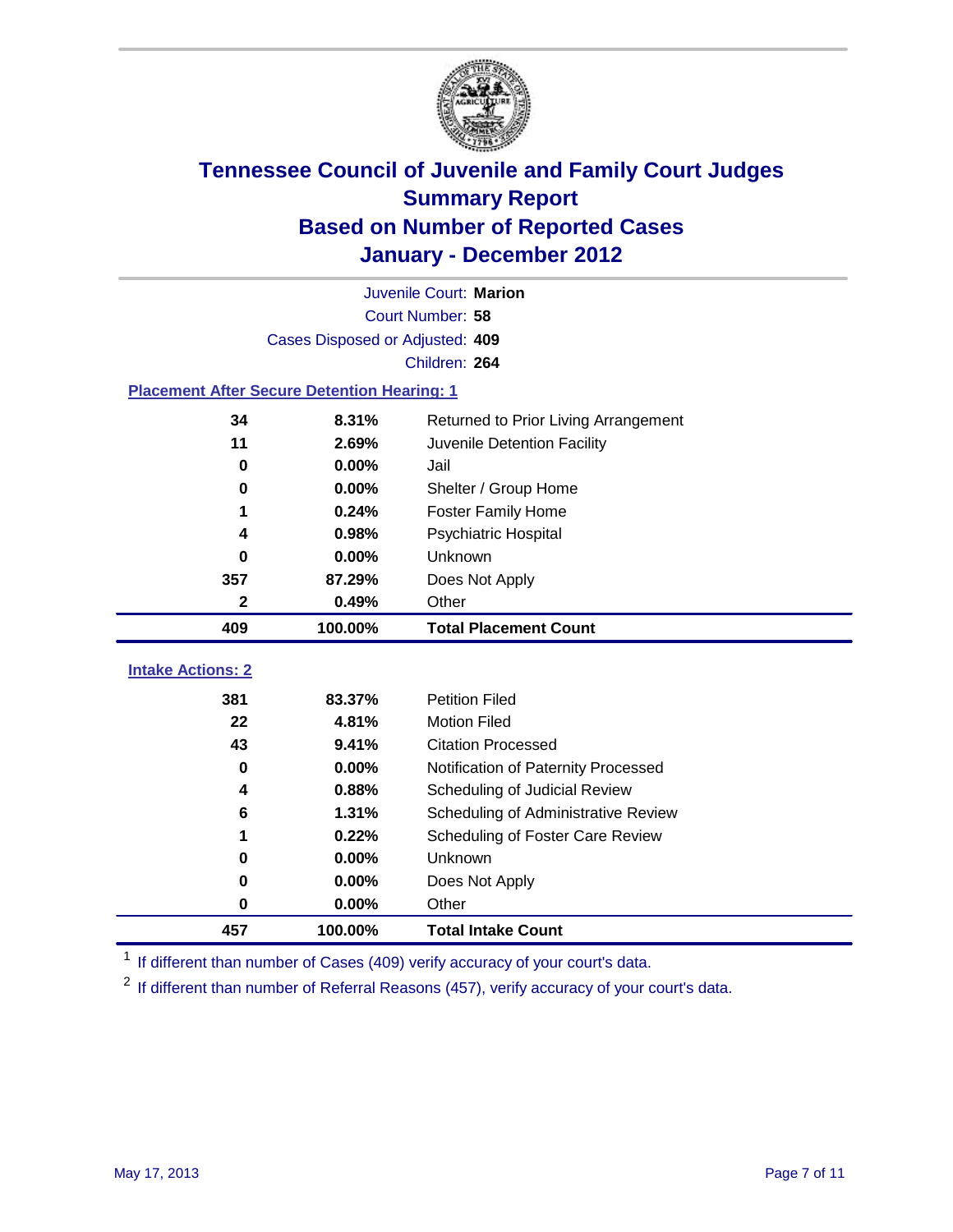

Court Number: **58** Juvenile Court: **Marion** Cases Disposed or Adjusted: **409** Children: **264**

#### **Last Grade Completed by Child: 1**

| 264    | 100.00%        | <b>Total Child Count</b>          |  |
|--------|----------------|-----------------------------------|--|
| 0      | 0.00%          | Other                             |  |
| 31     | 11.74%         | Unknown                           |  |
| 35     | 13.26%         | Never Attended School             |  |
| 0      | 0.00%          | Graduated                         |  |
| 0      | 0.00%          | <b>GED</b>                        |  |
| 0      | 0.00%          | Non-Graded Special Ed             |  |
| 8      | 3.03%          | 12th Grade                        |  |
| 35     | 13.26%         | 11th Grade                        |  |
| 37     | 14.02%         | 10th Grade                        |  |
| 38     | 14.39%         | 9th Grade                         |  |
| 25     | 9.47%          | 8th Grade                         |  |
| 13     | 4.92%          | 7th Grade                         |  |
| 11     | 4.17%          | 6th Grade                         |  |
| 7      | 2.65%          | 5th Grade                         |  |
| 7      | 2.65%          | 4th Grade                         |  |
| 4      | 1.52%          | 3rd Grade                         |  |
| 7      | 2.65%          | 2nd Grade                         |  |
| 6      | 2.27%          | 1st Grade                         |  |
| 0      | 0.00%          | Kindergarten                      |  |
| 0<br>0 | 0.00%<br>0.00% | Too Young for School<br>Preschool |  |

| 264 | 100.00% | <b>Total Child Count</b> |  |
|-----|---------|--------------------------|--|
| 32  | 12.12%  | <b>Unknown</b>           |  |
| 217 | 82.20%  | No                       |  |
| 15  | 5.68%   | Yes                      |  |
|     |         |                          |  |

One child could be counted in multiple categories, verify accuracy of your court's data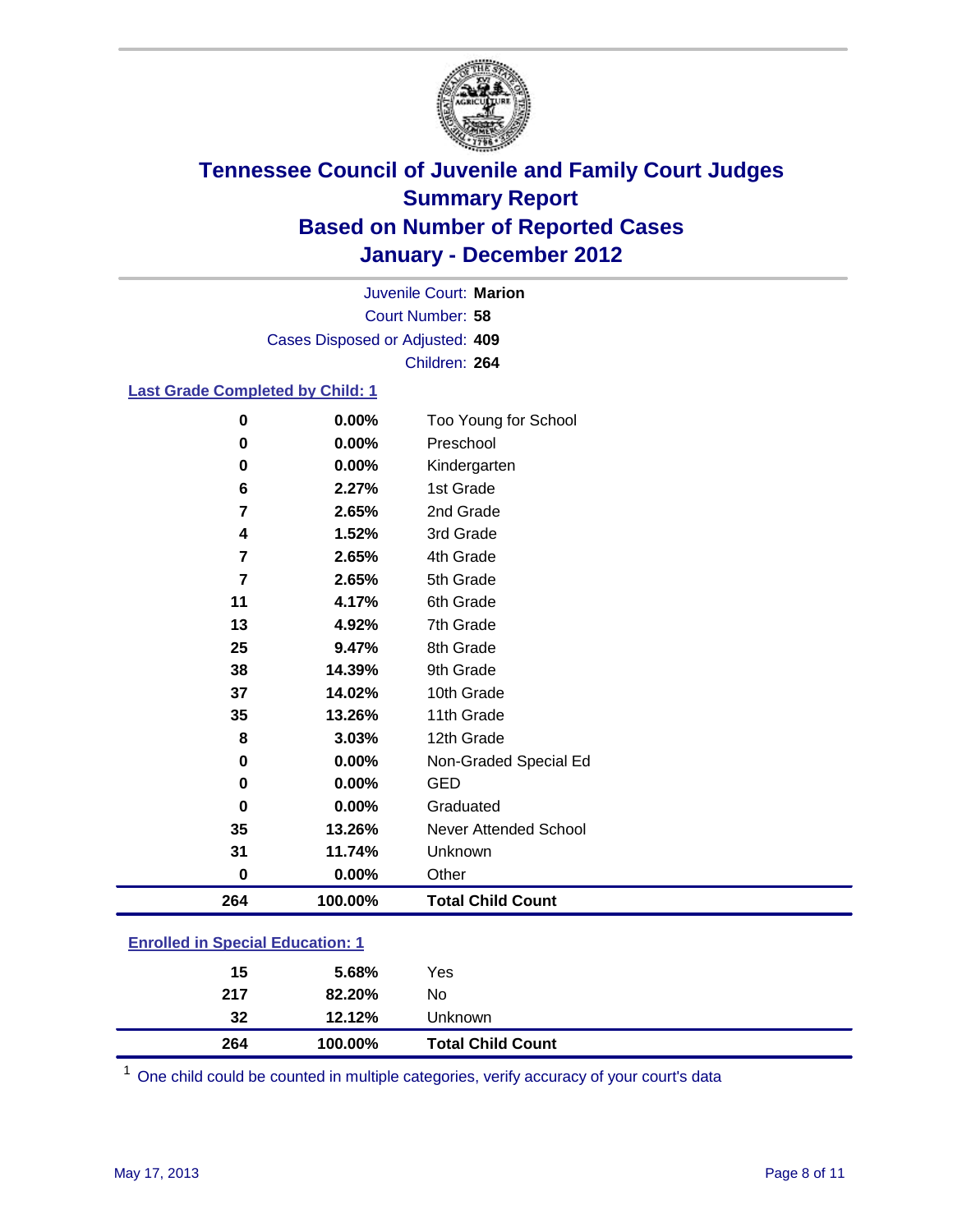

|                              |                                 | Juvenile Court: Marion    |
|------------------------------|---------------------------------|---------------------------|
|                              |                                 | Court Number: 58          |
|                              | Cases Disposed or Adjusted: 409 |                           |
|                              |                                 | Children: 264             |
| <b>Action Executed By: 1</b> |                                 |                           |
| 454                          | 99.34%                          | Judge                     |
| 0                            | $0.00\%$                        | Magistrate                |
| 3                            | 0.66%                           | <b>YSO</b>                |
| 0                            | 0.00%                           | Other                     |
| 0                            | 0.00%                           | Unknown                   |
| 457                          | 100.00%                         | <b>Total Action Count</b> |

### **Formal / Informal Actions: 1**

| 68  | 14.88%   | Dismissed                                        |
|-----|----------|--------------------------------------------------|
|     | 0.22%    | Retired / Nolle Prosequi                         |
| 86  | 18.82%   | <b>Complaint Substantiated Delinquent</b>        |
| 93  | 20.35%   | <b>Complaint Substantiated Status Offender</b>   |
| 40  | 8.75%    | <b>Complaint Substantiated Dependent/Neglect</b> |
| 0   | 0.00%    | <b>Complaint Substantiated Abused</b>            |
| 0   | $0.00\%$ | <b>Complaint Substantiated Mentally III</b>      |
| 3   | 0.66%    | Informal Adjustment                              |
| 0   | $0.00\%$ | <b>Pretrial Diversion</b>                        |
| 0   | $0.00\%$ | <b>Transfer to Adult Court Hearing</b>           |
| 0   | 0.00%    | Charges Cleared by Transfer to Adult Court       |
| 57  | 12.47%   | <b>Special Proceeding</b>                        |
| 3   | 0.66%    | <b>Review Concluded</b>                          |
| 105 | 22.98%   | Case Held Open                                   |
|     | 0.22%    | Other                                            |
| 0   | $0.00\%$ | <b>Unknown</b>                                   |
| 457 | 100.00%  | <b>Total Action Count</b>                        |

<sup>1</sup> If different than number of Referral Reasons (457), verify accuracy of your court's data.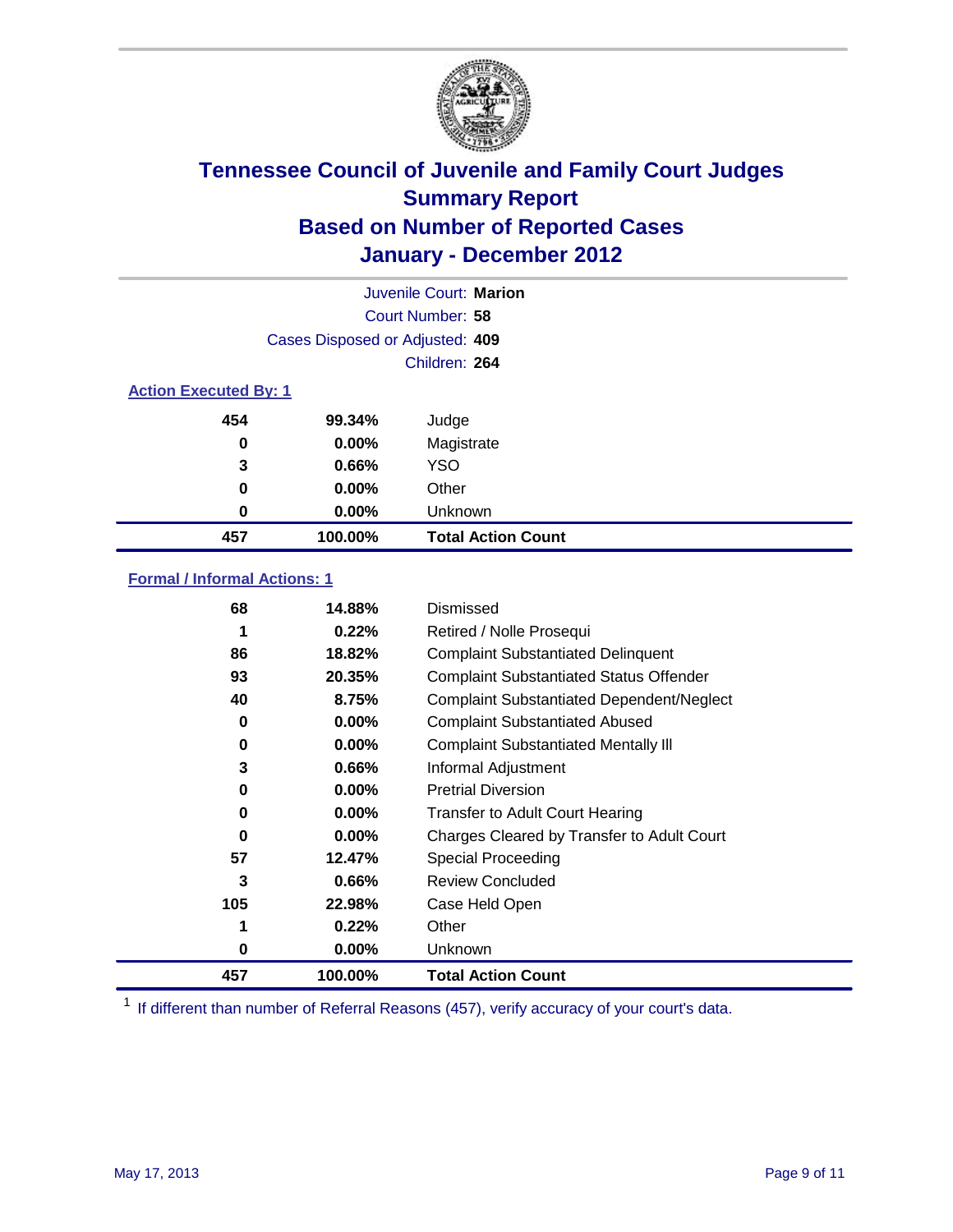

|                       |                                 | Juvenile Court: Marion                                |
|-----------------------|---------------------------------|-------------------------------------------------------|
|                       |                                 | Court Number: 58                                      |
|                       | Cases Disposed or Adjusted: 409 |                                                       |
|                       |                                 | Children: 264                                         |
| <b>Case Outcomes:</b> |                                 | There can be multiple outcomes for one child or case. |
| 64                    | 11.64%                          | <b>Case Dismissed</b>                                 |
| 1                     | 0.18%                           | Case Retired or Nolle Prosequi                        |
| 8                     | 1.45%                           | Warned / Counseled                                    |
| 118                   | 21.45%                          | <b>Held Open For Review</b>                           |
| 23                    | 4.18%                           | Supervision / Probation to Juvenile Court             |
| 0                     | 0.00%                           | <b>Probation to Parents</b>                           |
| 20                    | 3.64%                           | Referral to Another Entity for Supervision / Service  |
| 12                    | 2.18%                           | Referred for Mental Health Counseling                 |
| 3                     | 0.55%                           | Referred for Alcohol and Drug Counseling              |
| 2                     | 0.36%                           | <b>Referred to Alternative School</b>                 |
| 3                     | 0.55%                           | Referred to Private Child Agency                      |
| 12                    | 2.18%                           | Referred to Defensive Driving School                  |
| 0                     | 0.00%                           | Referred to Alcohol Safety School                     |
| 21                    | 3.82%                           | Referred to Juvenile Court Education-Based Program    |
| 1                     | 0.18%                           | Driver's License Held Informally                      |
| 0                     | 0.00%                           | <b>Voluntary Placement with DMHMR</b>                 |
| 0                     | 0.00%                           | <b>Private Mental Health Placement</b>                |
| 0                     | 0.00%                           | <b>Private MR Placement</b>                           |
| 0                     | 0.00%                           | Placement with City/County Agency/Facility            |
| 0                     | 0.00%                           | Placement with Relative / Other Individual            |
| 10                    | 1.82%                           | Fine                                                  |
| 36                    | 6.55%                           | <b>Public Service</b>                                 |
| 10                    | 1.82%                           | Restitution                                           |
| 0                     | 0.00%                           | <b>Runaway Returned</b>                               |
| 4                     | 0.73%                           | No Contact Order                                      |
| 0                     | 0.00%                           | Injunction Other than No Contact Order                |
| 0                     | 0.00%                           | <b>House Arrest</b>                                   |
| 0                     | 0.00%                           | <b>Court Defined Curfew</b>                           |
| 0                     | 0.00%                           | Dismissed from Informal Adjustment                    |
| 0                     | 0.00%                           | <b>Dismissed from Pretrial Diversion</b>              |
| 0                     | 0.00%                           | Released from Probation                               |
| 0                     | 0.00%                           | <b>Transferred to Adult Court</b>                     |
| 0                     | 0.00%                           | <b>DMHMR Involuntary Commitment</b>                   |